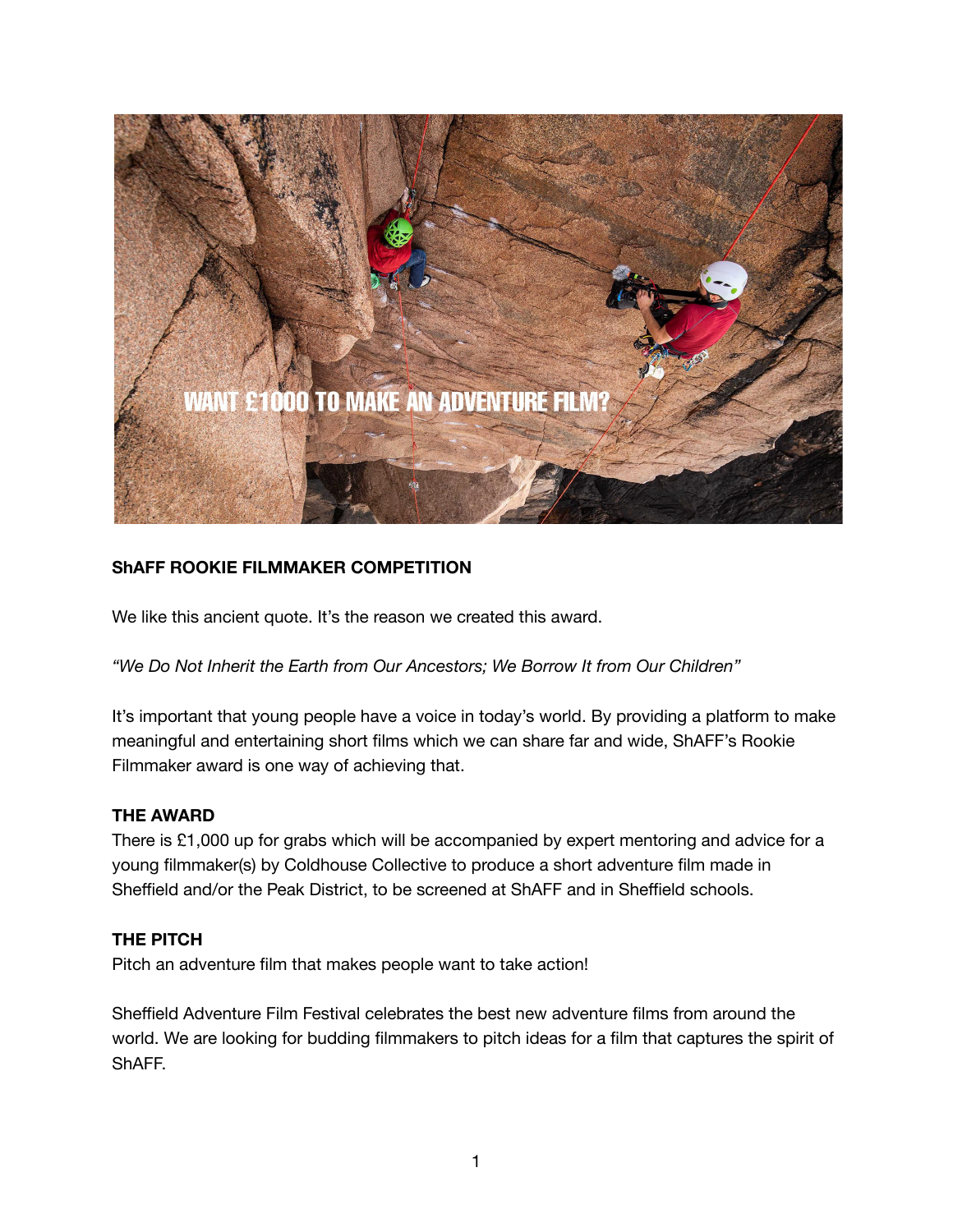Sheffield is our home; a city that has the Peak District on its doorstep. There are plenty of places to get outside, have adventures or peacefully enjoy the space. Your film idea could be about you, your friends, a club, or a community. It could be about a journey or a place. The ShAFF judges will choose a winner and we will help you make your film. We'll screen your film at the festival and in schools to inspire other young filmmakers.

The film will

- Be a short adventure film (3-5 minutes long)
- Be shot in Sheffield and/or the Peak District
- Make other people want to get outside and seek their own adventures
- Encourage people to protect the special places we adventure in

## **AND… ACTION!**

We would like your film proposal to include a 'Call to Action' (CTA). A CTA lets the audience know exactly what you'd like them to do once they've watched your film. Your film will give them the motivation to act - the call to action will tell them how.

A CTA is a way to let your audience know that they can make a positive difference in situations that they care about. Any film can have one, it doesn't need to be an information film or a documentary. For example, a film about mountain biking tricks might end with the CTA "Join our MTB club by visiting our website." A film that includes the effects of litter in the park may end with the CTA "Always take your rubbish home with you."

It's up to you to imagine how you'd like your audience to feel, and what you'd like to inspire them to do.

Here are some points to consider when applying which will help you form your ideas, and most importantly, align them with our expectations.

The ShAFF Mission [Statement](https://shaff.co.uk/shaff22/our-mission?cp=%2Fshaff22%2Fabout-shaff)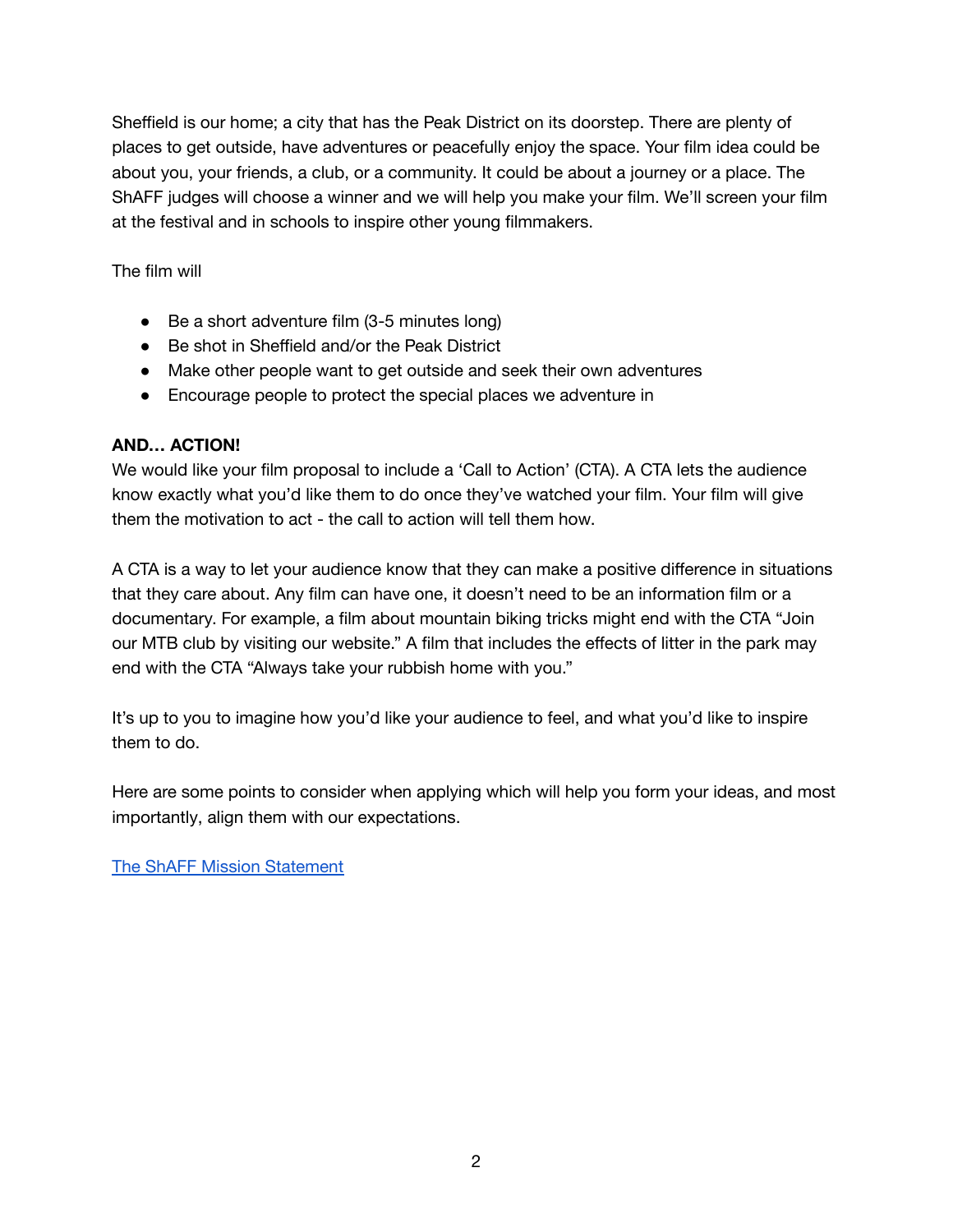## **ABOUT YOU**

If you are under 18 we will need a sign-off from a parent or guardian to confirm that you are able to participate in the film competition, mentoring and the production of the film if you win.

We would like a short reference (up to 200 words) from an adult (not a family member), to let us know a bit about:

- $\triangleright$  How they know you
- $\triangleright$  Your character
- $\triangleright$  How you spend your time and
- $\triangleright$  Your persistence, reliability and creativity

Submit your application by **18 July 2022**. The winner/s will be announced by **8 August 2022**. They will have until ShAFF 2023 to deliver their film (3-5 March 2023).

**Geographical Restrictions** Filmmakers can live and go to school, college or university anywhere, but at least 75% of the film must be shot in or feature Sheffield and/or the Peak District.

**Mentoring Support** To be provided by the team at Coldhouse Collective, led by Matt Pycroft. They will mentor you through the creative process, pre-production, help you build the skills to capture everything you need and then edit it into a final film. Mentorship will be through a variety of means, including telephone and electronic communication, as well as potential to work together on practical skills face-to-face. It may also allow the loan of some equipment, depending on the production requirements. ShAFF Patron, Simon Taylor, will act as executive producer of the film to offer another perspective during its making, and will work with the filmmaker to help with planning, scheduling the production, review and final delivery to our deadlines.

**Matt Pycroft, founder of Coldhouse Collective**. Matt is a highly experienced filmmaker and photographer who cut his teeth working in remote and hostile environments. He has a passion for seeking out untold stories and has worked as both filmmaker, director and photographer on numerous expeditions all around the world. Matt founded Coldhouse Collective 10 years ago to bring together like-minded individuals to produce authentic, narrative-led films in the outdoors. Now Matt and Coldhouse work on a broad range of productions - in 2022 this includes a series of mini-docs centered around inclusion and diversity in the outdoors and Matt directing a 3-part flagship series for National Geographic about adventure and climate change in Greenland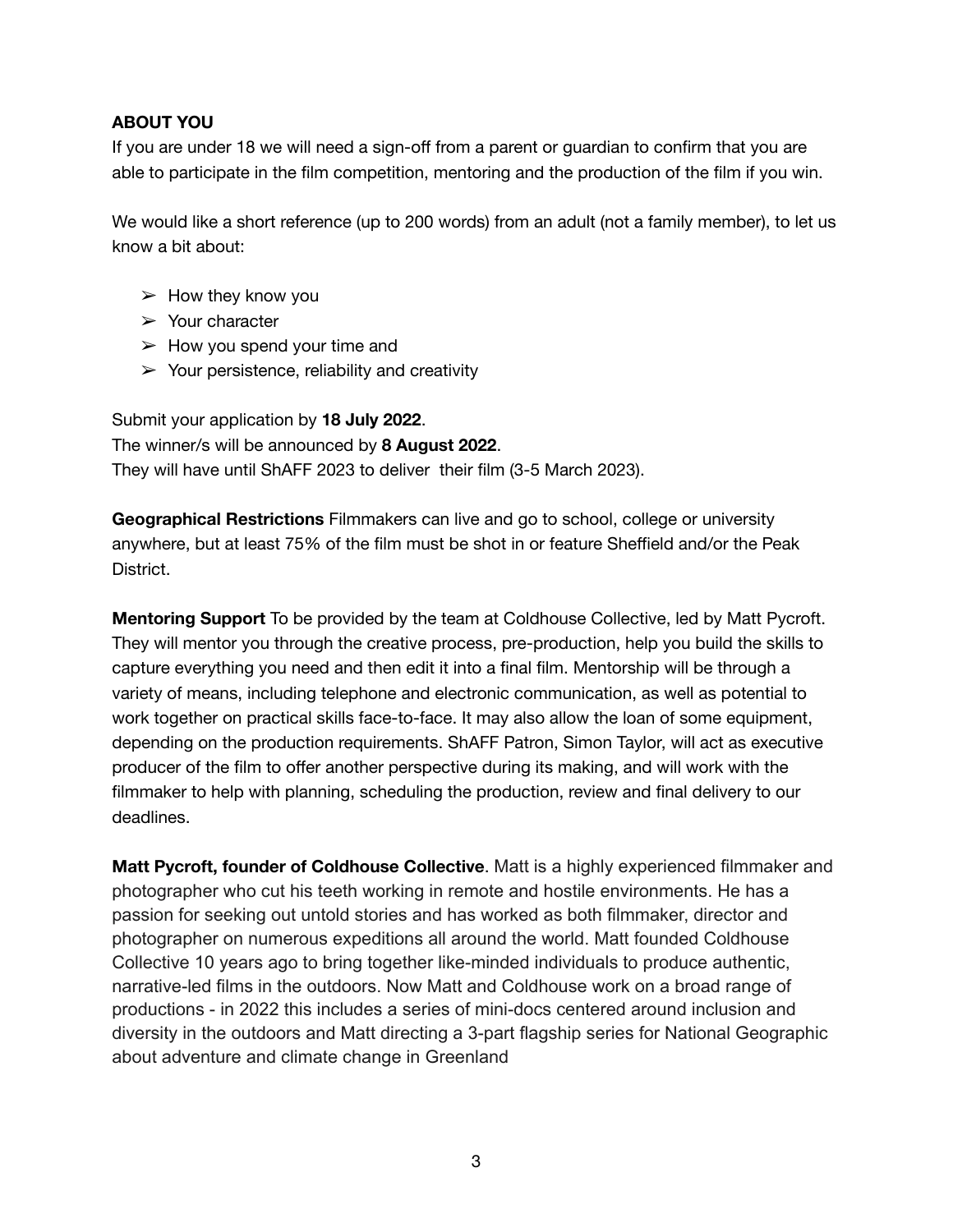## **Terms & Conditions**

Details like these might seem boring, but they are an important part of the process of making a film which all filmmakers face.

## **The Application**

You must be between 14 and 24 years old and in full time education at the point of application. The application can be made any time up to the deadline.

The winner(s) will be announced on 8 August 2022.

The winner(s) of the award will have until the following ShAFF (3-5 March 2023) to produce and deliver the final film.

## **The Film**

The film should be no more than 5 minutes long. We suggest 3-5 minutes.

By making the film you agree to it being screened at ShAFF, hosted on the ShAFF Youtube channel and other associated social media platforms, and that it can be screened in schools as part of ShAFF schools talks.

You agree not to release the film or make it public anywhere other than the ShAFF channels before the premiere at the festival.

All music must be licenced (mentor support can help here).

Existing films and film footage cannot be entered, unless required to tell the story (archive as an example).

The film needs to be at least 1080p in resolution.

You must have the written permission of everyone who will appear in the film and any owners of properties that are featured.

The film must include a ShAFF logo in the end credits and credit the support of SHAFF and Coldhouse Collective.

# **The Award**

There is £1,000 up for grabs which will be accompanied by expert advice, help and mentoring. This money may go to a single filmmaker, a group of filmmakers or more than one

filmmaker/groups of filmmakers depending on the applications received. The decision will rest with ShAFF.

An amount of the award money (10%) will be paid on the announcement of the winner to cover expenses and get the production started, and the remainder on delivery and launch of the final edited film at SHAFF 2023.